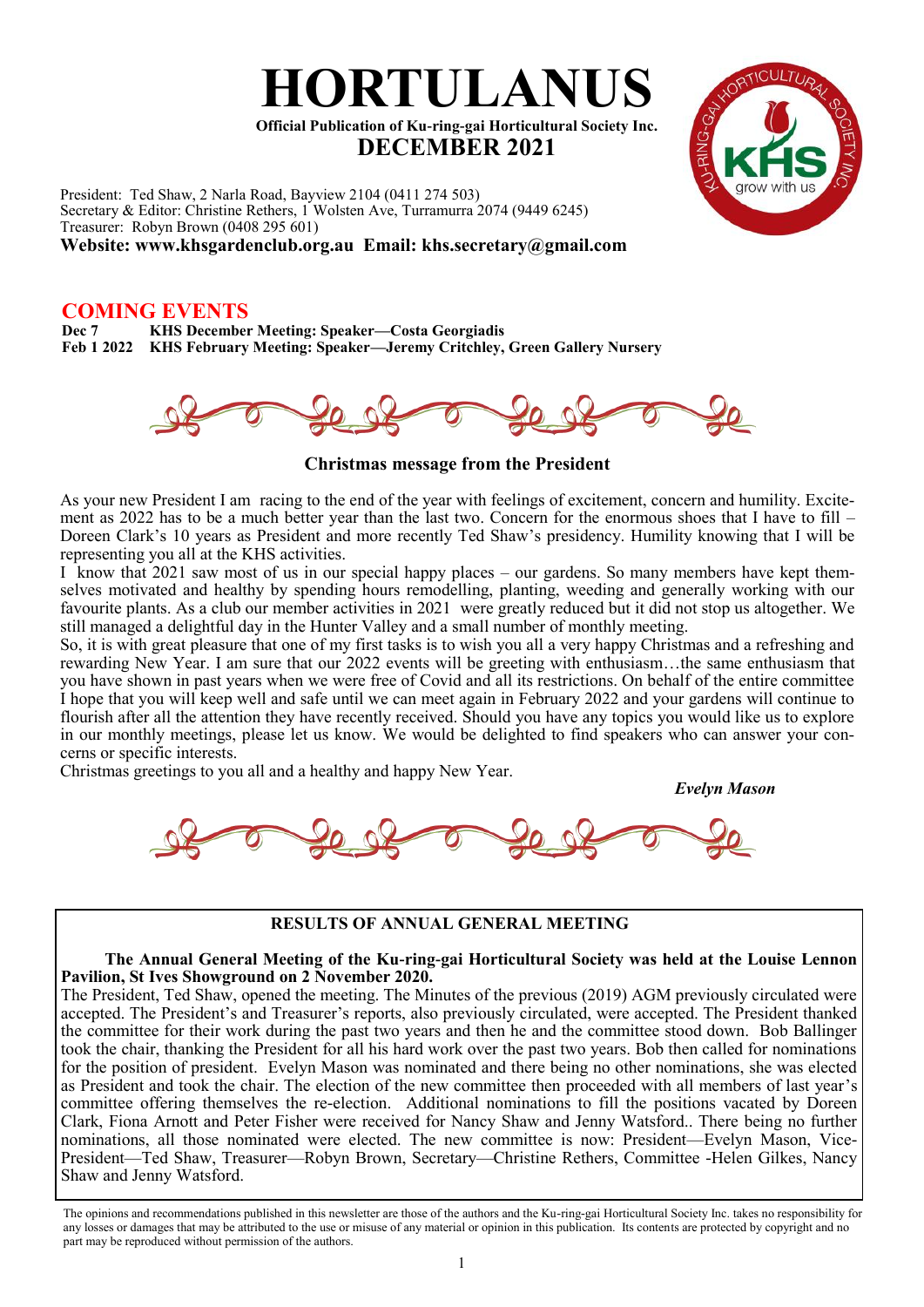# **MEMBER NEWS**

For our meeting on 7th December we will be returning to the Uniting Church Hall, Turramurra Avenue, Turramurra. Entry is from the carpark. The meeting will be at the usual time of 7pm for a 7.30pm start. We are very pleased that Costa Georgiadis of ABC Gardening Australia has agreed to be our guest speaker. Costa's talk will be followed by our Christmas supper.

#### **Please note carefully the following requirements**:

- The meeting will be restricted to members only. As this is our Christmas meeting and the Society will be providing an individually packed Christmas supper, we ask you to book in by Thursday, 2 December so that we can know numbers for catering purposes. Please state when you book in whether you require a gluten-free supper. Bookings may be made with Robyn Brown by phone on 0408 295 601 or by email to [medway2@bigpond.net.au.](mailto:medway2@bigpond.net.au)
- For your booking you will need proof of double vaccination or a certificate of exemption—a copy of your vaccination certificate or exemption can be forwarded to Robyn when you book or brought to the meeting for checking. Those of you who have already presented us with proof of vaccination do not have to show it again.
- If numbers allow, we will open the booking to members' friends and family after the 2nd December (you will receive an email advising you whether additional bookings can be made).
- Masks are required to be worn in this indoor setting except when eating and drinking.
- The hall will operate at 1 person per 2 sq.m.
- Please use the Covid Safe QR code check-in that you will find at the entrance.
- Disinfectant wipes and hand sanitisers will be provided for your use.

There will not be a raffle but instead there will be Lucky Door Prizes. The Garden Table will **not** be operating but it is possible that Costa will be able to bring some copies of his new book for sale and will sign it for you.

Ku-ring-gai Council has indicated that the Community Hall at St Ives should be available to us for our first meeting of 2022 on 1st February. If that is the case, we will be able to resume our normal meeting format and the Show Bench will operate once more. The Point Score competition will therefore run from February to December 2022 inclusive. We are hoping that Jeremy Critchley of Green Gallery Nursery will be available to be our main speaker at our first meeting of 2022.

Please note that the Society does not meet in January and your next newsletter will be sent towards the end of that month, in time for the February meeting.

### **KHS Open Day**

This was held on Saturday, 27 November when two of our members' gardens were open. Members were invited to walk round the gardens of Christine Rethers and Smila Smithers and a sale of plants propagated by members was held at Christine's. The funds raised were donated to the Society. Despite the on-and-off showers, members enjoyed walking round these two interesting but different gardens and most people went home with a plant or two (or more!).

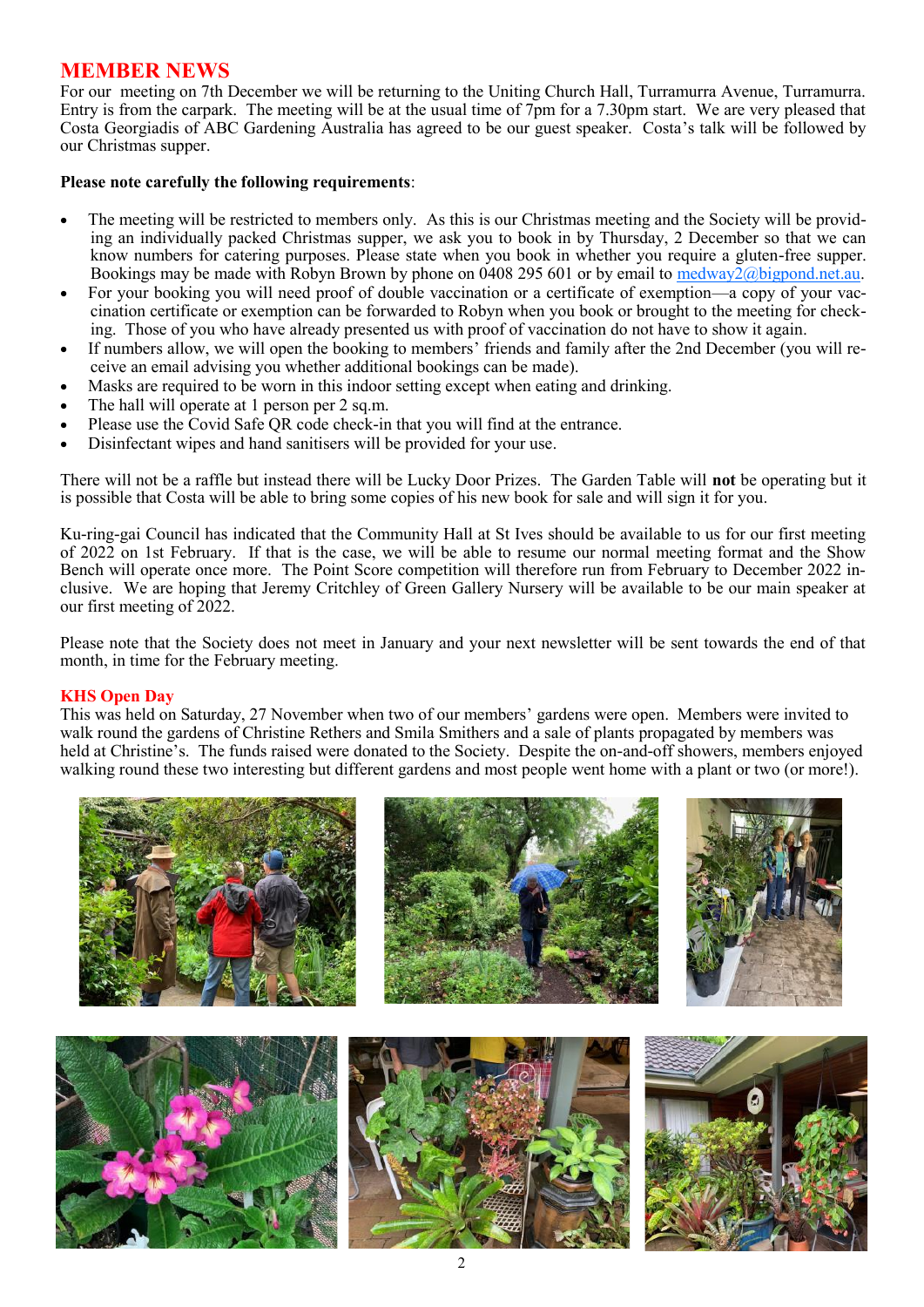

At our November meeting, Ted Shaw had the pleasure of presenting the Ann William Clark award to our past president, Doreen Clark, in recognition of her many years of service to the Society. Doreen joined the Society in 2000 and was a committee member for 17 years with 10 of these years as our President. This medal is awarded by Garden Clubs of Australia for outstanding service to a garden club. In addition, Doreen was presented with Life Membership of our Society.



# **Main Speaker—November**

Our speaker for November was Andrew Thomas from Plants Plus Cumberland Forest. Andrew's topic was Indoor Plants and he brought along an excellent selection of plants suitable for growing indoors. Most nurseries have a good selection of indoor plants and he noted that young people especially sought them out to create 'jungle rooms' full of leafy plants growing up totems or trailing down from a high shelf. Coir totem poles are now available for sale from good nurseries. However, there is plenty of colour to be had with indoor plants using plants such as Phalaenopsis orchids, Anthuriums, African violets and bromeliads.

In the larger plants suitable for indoors, the Fiddle Leaf fig is popular as are a number of the different Ficus and palms such as the Rhaphis, Kentia and Parlour palms. Philodendrons of all kinds are particularly sought after as are Zanzibar Gem, Pilea and many of the ferns and succulents.

Care of Indoor Plants: The key to care of these plants is watering. Andrew suggested using the 'finger' test, up to the second knuckle. If it feels damp, the rule is not to water as over-watering kills more indoor plants than any other single thing. The plants like to dry out between watering so when you water, water deeply—no 'fairy' watering. If you have discoloured leaves, the problem does not usually mean it is old growth but rather too much water. If a plant is underwatered, the problem will be dried up and shrivelled leaves.

When repotting, use an indoor potting mix which is peat-based with added vermiculite and perlite. Be prepared to repot when the soil gets 'tired', usually after about two years but don't under any circumstances overpot (using a pot larger than the root mass). The best situation for indoor plants is in filtered light and be prepared to move your plants around as the light changes with the seasons. Indoor plants don't like extremes of temperature and on the whole like a bit of warmth, especially in winter. They will also enjoy some time outside but in the shade only.

Andrew would welcome a visit by any of our members and his nursery can be found at 95 Castle Hill Road, West Pennant Hills. It a very well-stocked nursery with a great café and is beautifully situated in the Cumberland Forest.

# **Butcherbirds are well named by Ted Shaw**

I'd never thought much about how butcherbirds got their name. They have a nasty hook on the end of their beaks, so I think I had the idea they use that beak for tearing up ('butchering') little birds to



eat. Recently I was working in our garden and walked past a small tree. The butcherbird in the tree didn't fly off when I got close so I stopped to check it out. The butcherbird moved away a bit to another branch on the tree but still didn't fly away. Then I spotted a fleshy bone in the fork of a branch and realised that the butcherbird was staying close in order to keep an eye on its meal. I had never seen this before, so it was time to consult our friend 'Dr. Google'. In Sydney we have the Grey Butcherbird and this bird often has a dark side. Many small birds

tremble in fear when they hear the beautiful, rollicking call of this bird which it often performs in a duet. That's because small birds, their chicks and eggs are on the menu of the Grey Butcherbird.

Butcherbirds get their name from their gruesome way of feeding. When they catch prey, they hang it off a branch or tree fork and hack the meat away, just like a butcher. They also hang uneaten food in the fork of a branch or impaled on a twig (their 'larder') and come back to eat the leftovers later.



# **In the Vegie Garden in December** by Christine Rethers

This photo shows the harvest that one of our members, Ray Kench, picked just on one day this week (late Novem-



ber). Admittedly, Ray now lives on the Central Coast so his climate is probably slightly warmer than here in Sydney but this shows just how productive our gardens can be, given the right conditions.

So what should we be doing in the vegie garden at the moment? Probably at the top of the list is the need to keep feeding our vegetables. Pelleted chicken poop, cow manure and home-made compost are all good and natural ways to feed the soil. The second important element is to put down a good layer of mulch—sugar cane, pea straw, lucerne hay are all good mulches and, as they decompose, they, in turn, feed and help condition the soil.

Keep an eye on your tomatoes. They should be growing strongly and starting